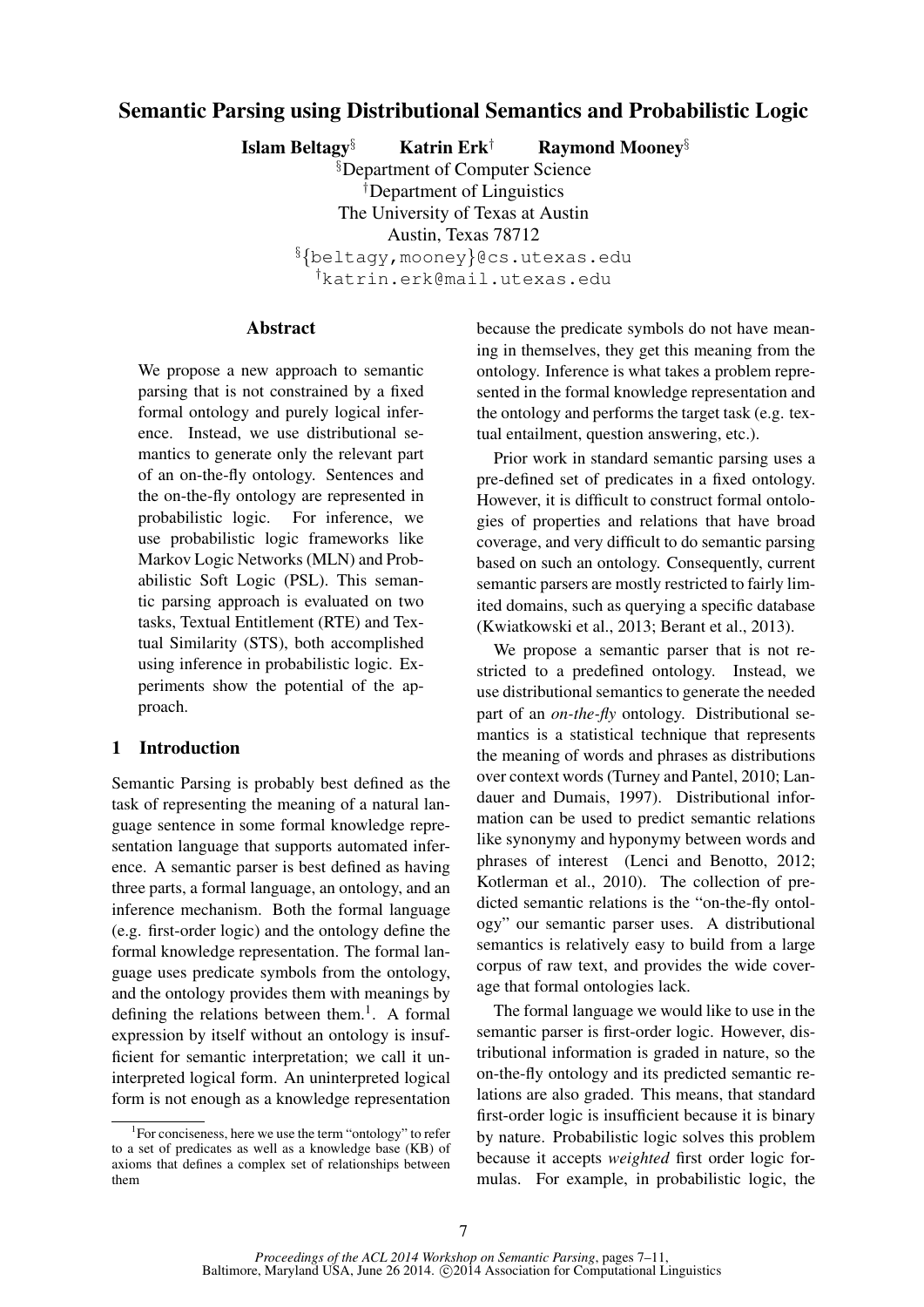synonymy relation between "man" and "guy" is represented by:  $\forall x. man(x) \Leftrightarrow quy(x) | w_1$  and the hyponymy relation between "car" and "vehicle" is:  $\forall x. \, car(x) \Rightarrow vehicle(x) \mid w_2$  where  $w_1$ and  $w_1$  are some certainty measure estimated from the distributional semantics.

For inference, we use probabilistic logic frameworks like Markov Logic Networks (MLN) (Richardson and Domingos, 2006) and Probabilistic Soft Logic (PSL) (Kimmig et al., 2012). They are Statistical Relational Learning (SRL) techniques (Getoor and Taskar, 2007) that combine logical and statistical knowledge in one uniform framework, and provide a mechanism for coherent probabilistic inference. We implemented this semantic parser (Beltagy et al., 2013; Beltagy et al., 2014) and used it to perform two tasks that require deep semantic analysis, Recognizing Textual Entailment (RTE), and Semantic Textual Similarity (STS).

The rest of the paper is organized as follows: section 2 presents background material, section 3 explains the three components of the semantic parser, section 4 shows how this semantic parser can be used for RTE and STS tasks, section 5 presents the evaluation and 6 concludes.

### 2 Background

#### 2.1 Logical Semantics

Logic-based representations of meaning have a long tradition (Montague, 1970; Kamp and Reyle, 1993). They handle many complex semantic phenomena such as relational propositions, logical operators, and quantifiers; however, they can not handle "graded" aspects of meaning in language because they are binary by nature. Also, the logical predicates and relations do not have semantics by themselves without an accompanying ontology, which we want to replace in our semantic parser with distributional semantics.

To map a sentence to logical form, we use Boxer (Bos, 2008), a tool for wide-coverage semantic analysis that produces uninterpreted logical forms using Discourse Representation Structures (Kamp and Reyle, 1993). It builds on the C&C CCG parser (Clark and Curran, 2004).

#### 2.2 Distributional Semantics

Distributional models use statistics on contextual data from large corpora to predict semantic similarity of words and phrases (Turney and Pantel, 2010; Mitchell and Lapata, 2010), based on the observation that semantically similar words occur in similar contexts (Landauer and Dumais, 1997; Lund and Burgess, 1996). So words can be represented as vectors in high dimensional spaces generated from the contexts in which they occur. Distributional models capture the graded nature of meaning, but do not adequately capture logical structure (Grefenstette, 2013). It is possible to compute vector representations for larger phrases compositionally from their parts (Landauer and Dumais, 1997; Mitchell and Lapata, 2008; Mitchell and Lapata, 2010; Baroni and Zamparelli, 2010; Grefenstette and Sadrzadeh, 2011). Distributional similarity is usually a mixture of semantic relations, but particular *asymmetric* similarity measures can, to a certain extent, predict hypernymy and lexical entailment distributionally (Lenci and Benotto, 2012; Kotlerman et al., 2010).

#### 2.3 Markov Logic Network

Markov Logic Network (MLN) (Richardson and Domingos, 2006) is a framework for probabilistic logic that employ weighted formulas in firstorder logic to compactly encode complex undirected probabilistic graphical models (i.e., Markov networks). Weighting the rules is a way of softening them compared to hard logical constraints. MLNs define a probability distribution over possible worlds, where a world's probability increases exponentially with the total weight of the logical clauses that it satisfies. A variety of inference methods for MLNs have been developed, however, their computational complexity is a fundamental issue.

#### 2.4 Probabilistic Soft Logic

Probabilistic Soft Logic (PSL) is another recently proposed framework for probabilistic logic (Kimmig et al., 2012). It uses logical representations to compactly define large graphical models with continuous variables, and includes methods for performing efficient probabilistic inference for the resulting models. A key distinguishing feature of PSL is that ground atoms have soft, continuous truth values in the interval [0, 1] rather than binary truth values as used in MLNs and most other probabilistic logics. Given a set of weighted inference rules, and with the help of Lukasiewicz's relaxation of the logical operators, PSL builds a graphical model defining a probability distribution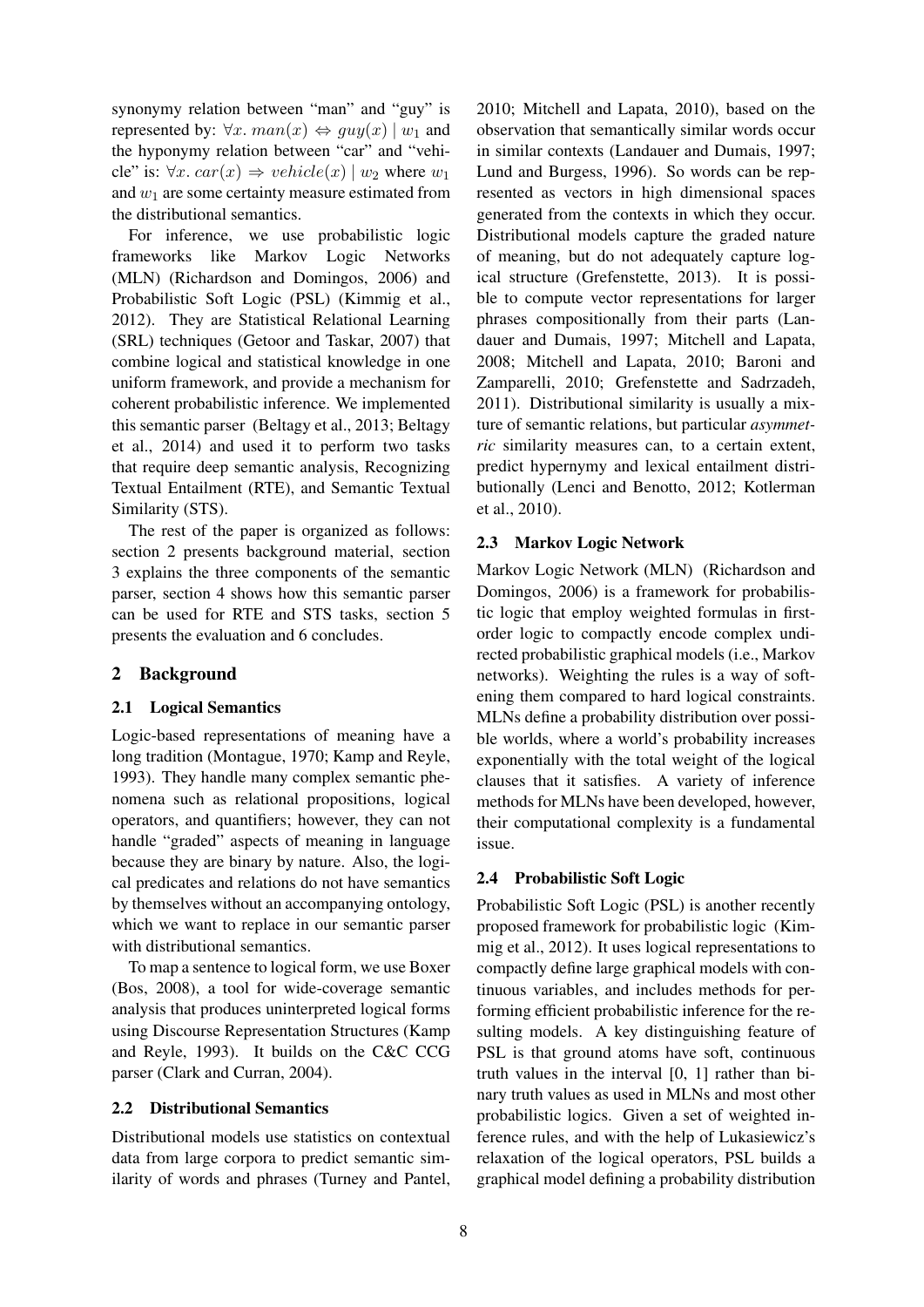over the continuous space of values of the random variables in the model. Then, PSL's MPE inference (Most Probable Explanation) finds the overall interpretation with the maximum probability given a set of evidence. It turns out that this optimization problem is second-order cone program (SOCP) (Kimmig et al., 2012) and can be solved efficiently in polynomial time.

#### 2.5 Recognizing Textual Entailment

Recognizing Textual Entailment (RTE) is the task of determining whether one natural language text, the *premise*, Entails, Contradicts, or not related (Neutral) to another, the *hypothesis*.

#### 2.6 Semantic Textual Similarity

Semantic Textual Similarity (STS) is the task of judging the similarity of a pair of sentences on a scale from 1 to 5 (Agirre et al., 2012). Gold standard scores are averaged over multiple human annotations and systems are evaluated using the Pearson correlation between a system's output and gold standard scores.

### 3 Approach

A semantic parser is three components, a formal language, an ontology, and an inference mechanism. This section explains the details of these components in our semantic parser. It also points out the future work related to each part of the system.

#### 3.1 Formal Language: first-order logic

Natural sentences are mapped to logical form using Boxer (Bos, 2008), which maps the input sentences into a lexically-based logical form, in which the predicates are words in the sentence. For example, the sentence "A man is driving a car" in logical form is:

 $\exists x, y, z. \; man(x) \land agent(y, x) \land drive(y) \land$  $patient(y, z) \wedge car(z)$ 

We call Boxer's output alone an uninterpreted logical form because predicates do not have meaning by themselves. They still need to be connected with an ontology.

Future work: While Boxer has wide coverage, additional linguistic phenomena like generalized quantifiers need to be handled.

#### 3.2 Ontology: on-the-fly ontology

Distributional information is used to generate the needed part of an on-the-fly ontology for the given

input sentences. It is encoded in the form of weighted inference rules describing the semantic relations connecting words and phrases in the input sentences. For example, for sentences "A man is driving a car", and "A guy is driving a vehicle", we would like to generate rules like  $\forall x. \, man(x) \Leftrightarrow quy(x) \, | \, w_1$  indicating that "man" and "guy" are synonyms with some certainty  $w_1$ , and  $\forall x. \text{car}(x) \Rightarrow \text{vehicle}(x) \mid w_2 \text{ indicating that}$ "car" is a hyponym of "vehicle" with some certainty  $w_2$ . Other semantic relations can also be easily encoded as inference rules like antonyms  $\forall x. \, tall(x) \Leftrightarrow \neg short(x) \,|\, w$ , contextonymy relation  $\forall x.$  hospital(x)  $\Rightarrow \exists y.$  doctor(y) | w. For now, we generate inference rules only as synonyms (Beltagy et al., 2013), but we are experimenting with more types of semantic relations.

In (Beltagy et al., 2013), we generate inference rules between all pairs of words and phrases. Given two input sentences  $T$  and  $H$ , for all pairs  $(a, b)$ , where a and b are words or phrases of T and H respectively, generate an inference rule:  $a \rightarrow b \mid w$ , where the rule's weight  $w =$  $\lim_{\alpha \to 0} (\vec{a}, \vec{b})$ , and sim is the *cosine* of the angle between vectors  $\vec{a}$  and  $\vec{b}$ . Note that this similarity measure cannot yet distinguish relations like synonymy and hypernymy. Phrases are defined in terms of Boxer's output to be more than one unary atom sharing the same variable like "a little kid" which in logic is  $little(k) \wedge kid(k)$ , or two unary atoms connected by a relation like "a man is driving" which in logic is  $man(m) \wedge agent(d, m) \wedge$  $drive(d)$ . We used vector addition (Mitchell and Lapata, 2010) to calculate vectors for phrases.

Future Work: This can be extended in many directions. We are currently experimenting with asymmetric similarity functions to distinguish semantic relations. We would also like to use longer phrases and other compositionality techniques as in (Baroni and Zamparelli, 2010; Grefenstette and Sadrzadeh, 2011). Also more inference rules can be added from paraphrases collections like PPDB (Ganitkevitch et al., 2013).

#### 3.3 Inference: probabilistic logical inference

The last component is probabilistic logical inference. Given the logical form of the input sentences, and the weighted inference rules, we use them to build a probabilistic logic program whose solution is the answer to the target task. A probabilistic logic program consists of the evidence set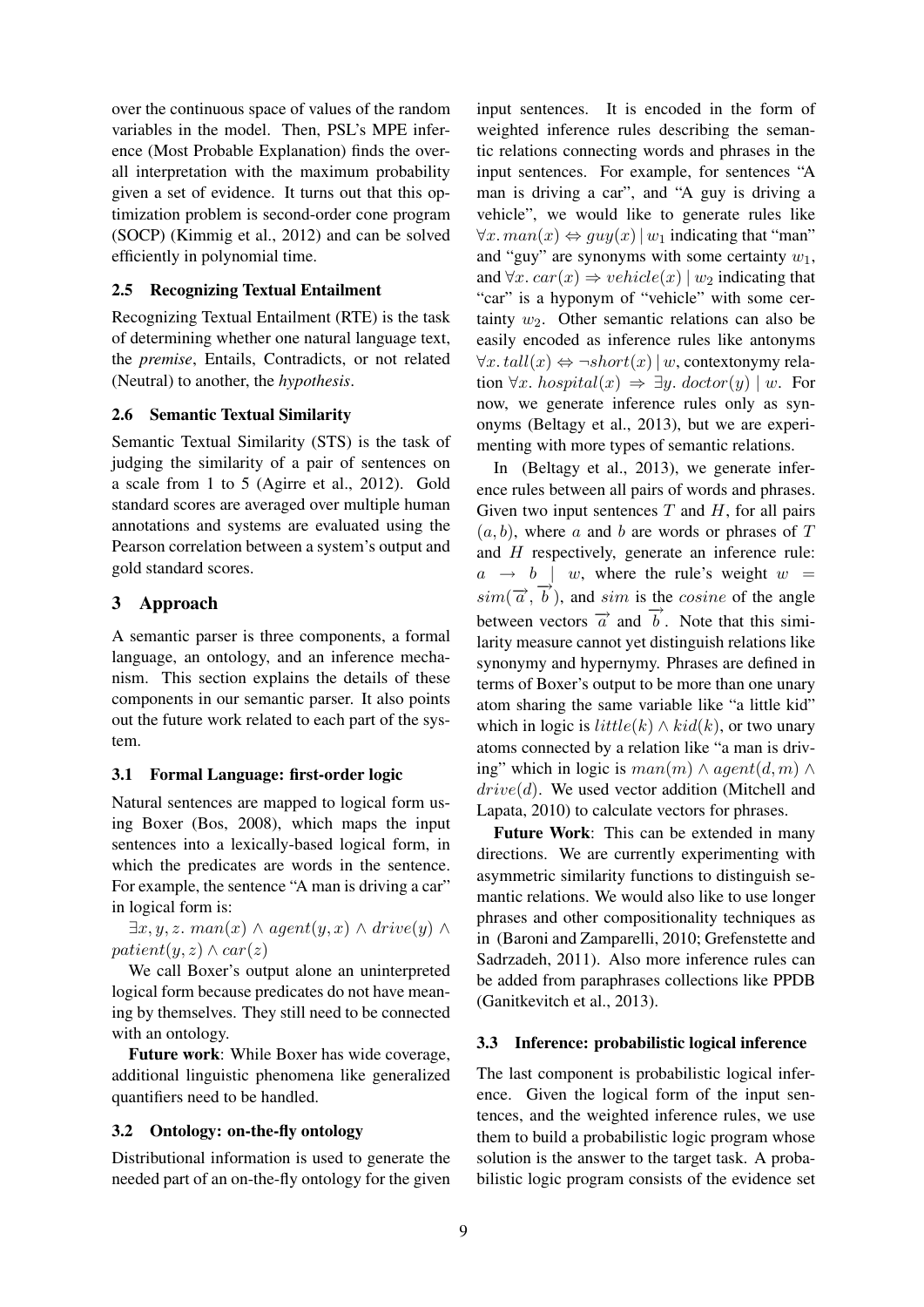E, the set of weighted first order logical expressions (rule base  $RB$ ), and a query  $Q$ . Inference is the process of calculating  $Pr(Q|E, RB)$ .

Probabilistic logic frameworks define a probability distribution over all possible worlds. The number of constants in a world depends on the number of the discourse entities in the Boxer output, plus additional constants introduced to handle quantification. Mostly, all constants are combined with all literals, except for rudimentary type checking.

# 4 Tasks

This section explains how we perform the RTE and STS tasks using our semantic parser.

### 4.1 Task 1: RTE using MLNs

MLNs are the probabilistic logic framework we use for the RTE task (we do not use PSL here as it shares the problems of fuzzy logic with probabilistic reasoning). The RTE's classification problem for the relation between  $T$  and  $H$ , and given the rule base RB generated as in 3.2, can be split into two inference tasks. The first is finding if T entails H,  $Pr(H|T, RB)$ . The second is finding if the negation of the text  $\neg T$  entails H,  $Pr(H|\neg T, RB)$ . In case  $Pr(H|T, RB)$  is high, while  $Pr(H|\neg T, RB)$  is low, this indicates Entails. In case it is the other way around, this indicates Contradicts. If both values are close to each other, this means  $T$  does not affect probability of  $H$  and that is an indication of Neutral. We train a classifier to map the two values to the final classification decision.

Future Work: One general problem with MLNs is its computational overhead especially for the type of inference problems we have. The other problem is that MLNs, as with most other probabilistic logics, make the Domain Closure Assumption (Richardson and Domingos, 2006) which means that quantifiers sometimes behave in an undesired way.

### 4.2 Task 2: STS using PSL

PSL is the probabilistic logic we use for the STS task since it has been shown to be an effective approach to compute similarity between structured objects. PSL does not work "out of the box" for STS, because Lukasiewicz's equation for the conjunction is very restrictive. We addressed this problem (Beltagy et al., 2014) by replacing

|            | <b>SICK-RTE</b> | <b>SICK-STS</b> |
|------------|-----------------|-----------------|
| dist       | 0.60            | 0.65            |
| logic      | 0.71            | 0.68            |
| logic+dist | 0.73            | 0.70            |

Table 1: RTE accuracy and STS Correlation

Lukasiewicz's equation for the conjunction with an averaging equation, then change the optimization problem and the grounding technique accordingly.

For each STS pair of sentences  $S_1$ ,  $S_2$ , we run PSL twice, once where  $E = S_1$ ,  $Q = S_2$  and another where  $E = S_2$ ,  $Q = S_1$ , and output the two scores. The final similarity score is produced from a regressor trained to map the two PSL scores to the overall similarity score.

Future Work: Use a weighted average where different weights are learned for different parts of the sentence.

# 5 Evaluation

The dataset used for evaluation is SICK: Sentences Involving Compositional Knowledge dataset, a task for SemEval 2014. The initial data release for the competition consists of 5,000 pairs of sentences which are annotated for both RTE and STS. For this evaluation, we performed 10-fold cross validation on this initial data.

Table 1 shows results comparing our full approach (logic+dist) to two baselines, distributional-only baseline (dist) that uses vector addition, and a probabilistic logic-only baseline (logic) which is our semantic parser without distributional inference rules. The integrated approach (logic+dist) out-performs both baselines.

### 6 Conclusion

We presented an approach to semantic parsing that has a wide-coverage for words and relations, and does not require a fixed formal ontology. An on-the-fly ontology of semantic relations between predicates is derived from distributional information and encoded in the form of soft inference rules in probabilistic logic. We evaluated this approach on two task, RTE and STS, using two probabilistic logics, MLNs and PSL respectively. The semantic parser can be extended in different direction, especially in predicting more complex semantic relations, and enhancing the inference mechanisms.